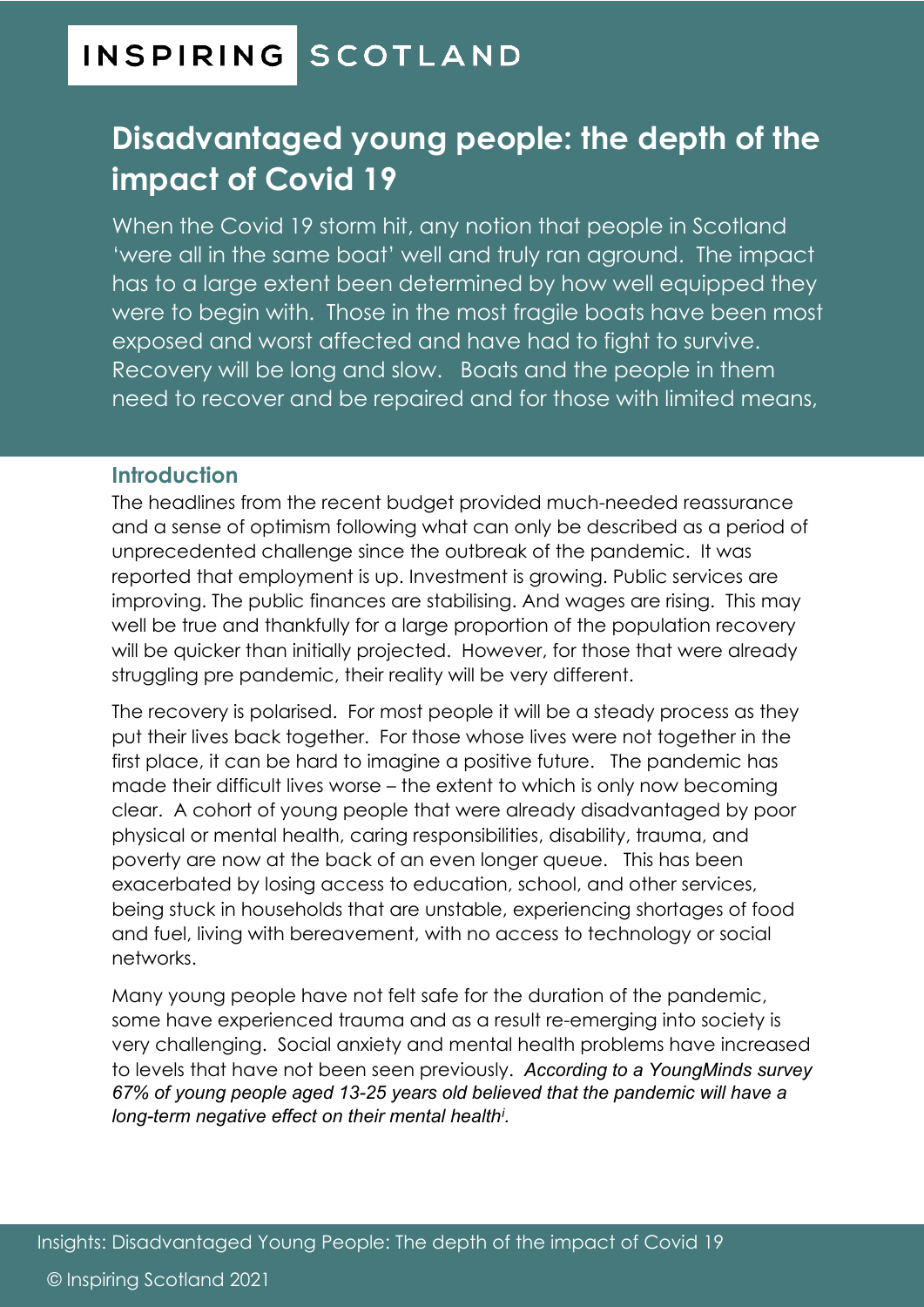The Covid-19 crisis is unprecedented because it is not just an economic crisis. It has transcended all aspects of life. The green shoots of recovery that are being highlighted are primarily economic and although welcome, people will be dealing with the complex physical, mental, and emotional effects long after the financial impact. For individual families that were already living in poverty (one million people), there are no green shoots at all. *One quarter of adults in Scotland are now concerned about providing for their family and reported that they are very or somewhat worried about affording enough food for themselves or their household in the next month[ii](#page-8-1)*. The impact on people's lives and happiness, their ability to function, thrive and achieve is significant. Pressures on, and reductions to, vital services are exacerbating these issues resulting in people feeling at the point of crisis.

Youth unemployment was reported to be 75,000<sup>ii</sup> prior to the end of the Job Retention Scheme and excluding 2021 school leaver statistics. This figure includes a cohort of young people who would struggle to succeed even in the most positive economic context due to the inequality that they face. This was around 30-35,000 young people in Scotland pre Covid. These are the young people that often do not have an equal start, experience trauma and face challenges that significantly inhibit their ability to progress successfully. There is no doubt that with youth unemployment at 75,000, the number of young people in this cohort will have increased and their challenges will be greater. The complex solutions that are needed for this group of young people are not in evidence in society's recovery plan. They are specific to individuals' circumstances and could not have been reasonably anticipated. This is a new form of 'Long Covid' but it's not medical.

#### **Our Data**

Inspiring Scotland has worked with this cohort of young people for over 10 years. We invest in a very connected portfolio of trauma informed[iv](#page-8-3), specialist third sector organisations through the Our Future Now fund (OFN). OFN supports 5,000 young people aged 16-25 years old across Scotland per annum that are facing barriers to a successful future. This cohort requires specialist, bespoke support that is flexible, delivered by a trusted, independent (not authority) skilled provider. The portfolio is active in 27 local authorities and did not stop delivering during the pandemic. Through creative use of technology, the trusted relationships that were built with young people were maintained. This was vital as most other services were withdrawn or scaled back. The ventures in the OFN portfolio have walked through the Covid experience with these young people.

Developed from 10 years of rigorous data collection and evaluation, The Matrix is Inspiring Scotland's system that tracks young people supported and identifies issues as they emerge. This enables support to be adapted quickly to respond to the needs of young people and reduce the risk of long-term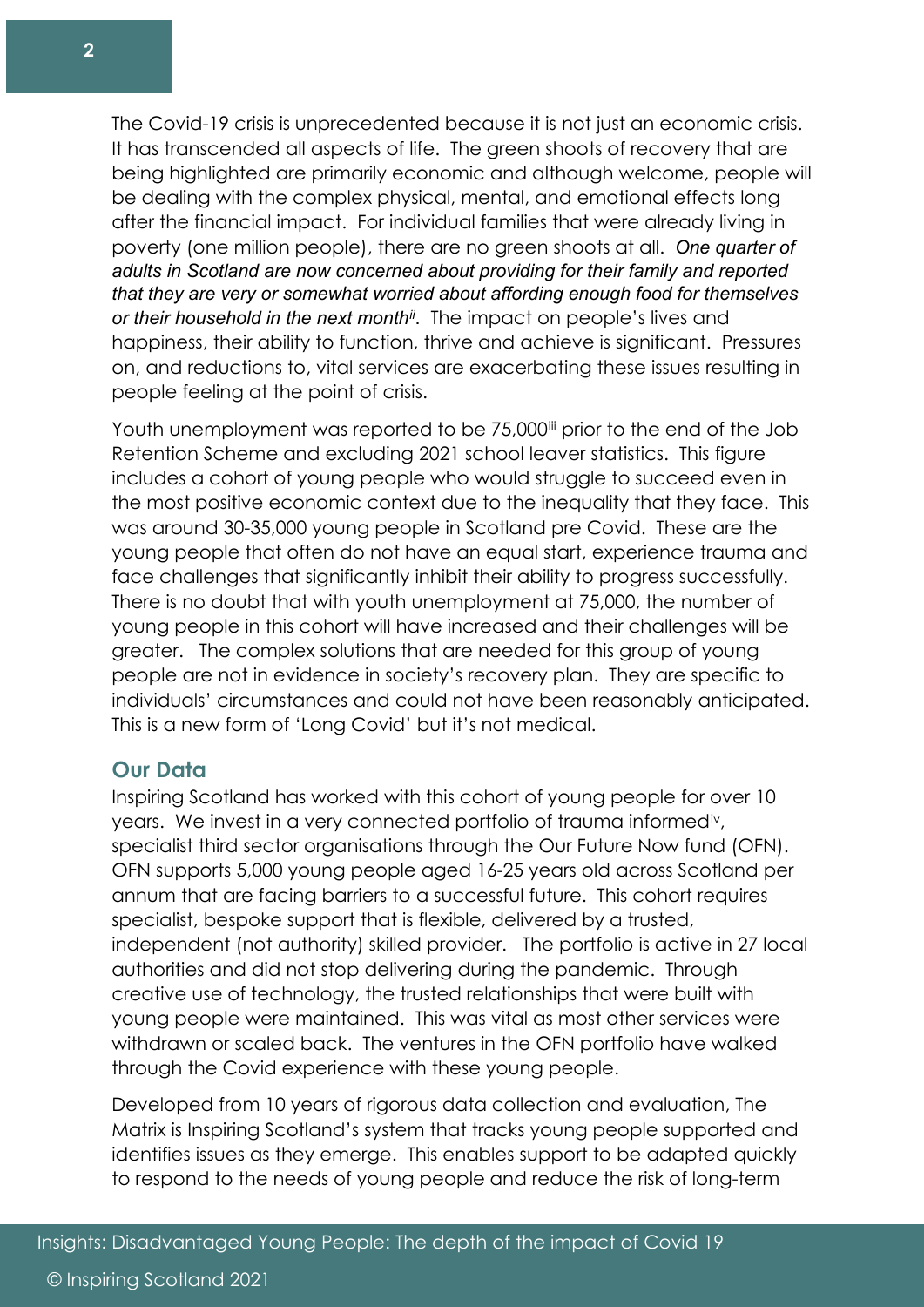damage. Knowledge is key when working with young people that have experienced trauma and The Matrix provides the information that is required to ensure that support is appropriate and effective.

In addition to the collection of data, we are committed to listening to young people facing challenges and amplifying their voice to further inform our work and the work of others. We have surveyed over 400 young people (almost 60% of whom live in Deciles 1-3 of the Scottish Index on Multiple Deprivation (SIMD)) and over 100 frontline staff over the course of October 2021. We discussed the findings with a roundtable of 12 charity leaders from specialist organisations operating across Scotland to gain further insight. The key findings from our analysis of The Matrix, the survey and the roundtable are shown below

# **Key Findings**

- Although the young people supported through OFN are all individual there are two very broad categories emerging: those that **are isolated and withdrawn** and those that are **desperate to get out of the home and reconnect with friends.**
- A **deterioration in young people's mental health** particularly in relation to self-esteem, confidence and anxiety came through most strongly from all sources of information. Data from The Matrix shows that prior to the first lockdown, frontline staff reported that low selfconfidence/esteem issues was a significant issue for 27.37% young people. This figure has risen to 42.86% over the duration of the Covid pandemic.
- The increase in **mental distress** is the result of a complex range of interconnected experiences and circumstances that have caused **trauma.** This has can cause unstable housing and financial pressure. See Figure 1 below.
- In order to manage this mental distress, there is an **increase in substance misuse -** particularly alcohol and prescription drugs. For some young people this has led to increased violence and criminal activity (see Figure 1 below) through the re-emergence of gang culture in Glasgow and surrounding areas in the west of Scotland where there is the greatest number of young people in the OFN cohort.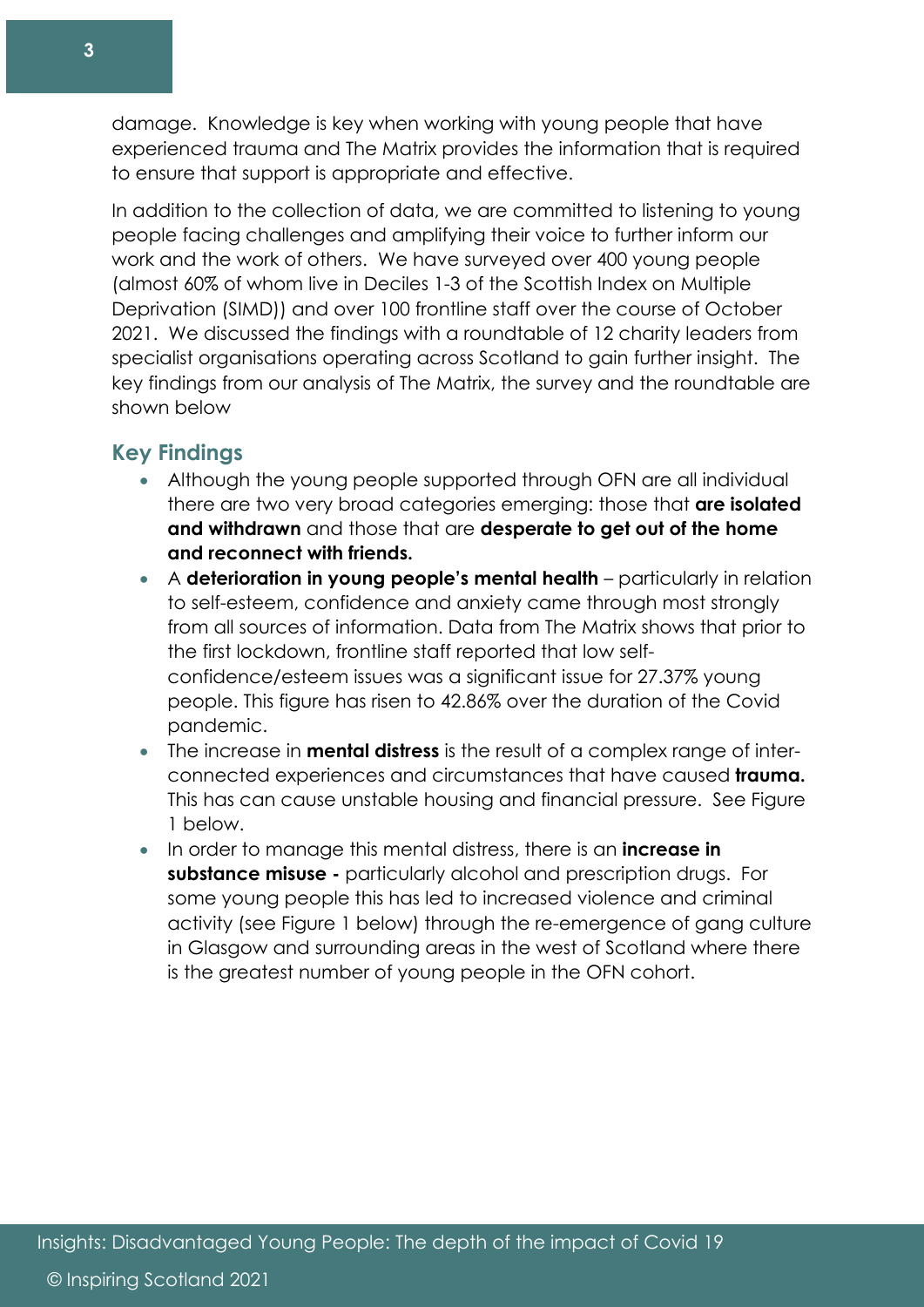

**Figure 1: The prevalence of experiences in last 18months** 

- The reduction in support services (health, social work, policing, education & training) in communities resulting from the pandemic has also seen an increase in organised crime. **Vulnerable young people are targets** and many see this as a means of making money when their legitimate prospects appear very limited. This is also reflected in the increase in criminal activity in Figure 1 above.
- 94% of staff report that **young people will need support for longer** in many cases for 12 months. Prior to the pandemic the typical length of time that young people would be supported before achieving a positive destination was 3-6 months.
- 52% of young people surveyed are seeking part time work. Prepandemic most young people were seeking full time work. It appears that this is due to young people feeling less confident, increasingly anxious and feeling the need to 'build up' to full time employment. **The young people supported through OFN are far from job ready and struggle to engage with universal, job creation programmes.**
- **Young people want to work in industries that they are familiar with** frontline staff identified hospitality (95%) and retail (91%) as most attractive. However, 64% of staff report that driving jobs are unattainable because of the cost and opportunity barriers. There was further evidence that young people 'can't be it if they can't see it'. Where young people can be educated about, and exposed to, different industries they become more willing to work there. The OFN cohort needs this exposure and familiarisation alongside support to remove barriers, grow their confidence and aspiration to pursue these opportunities.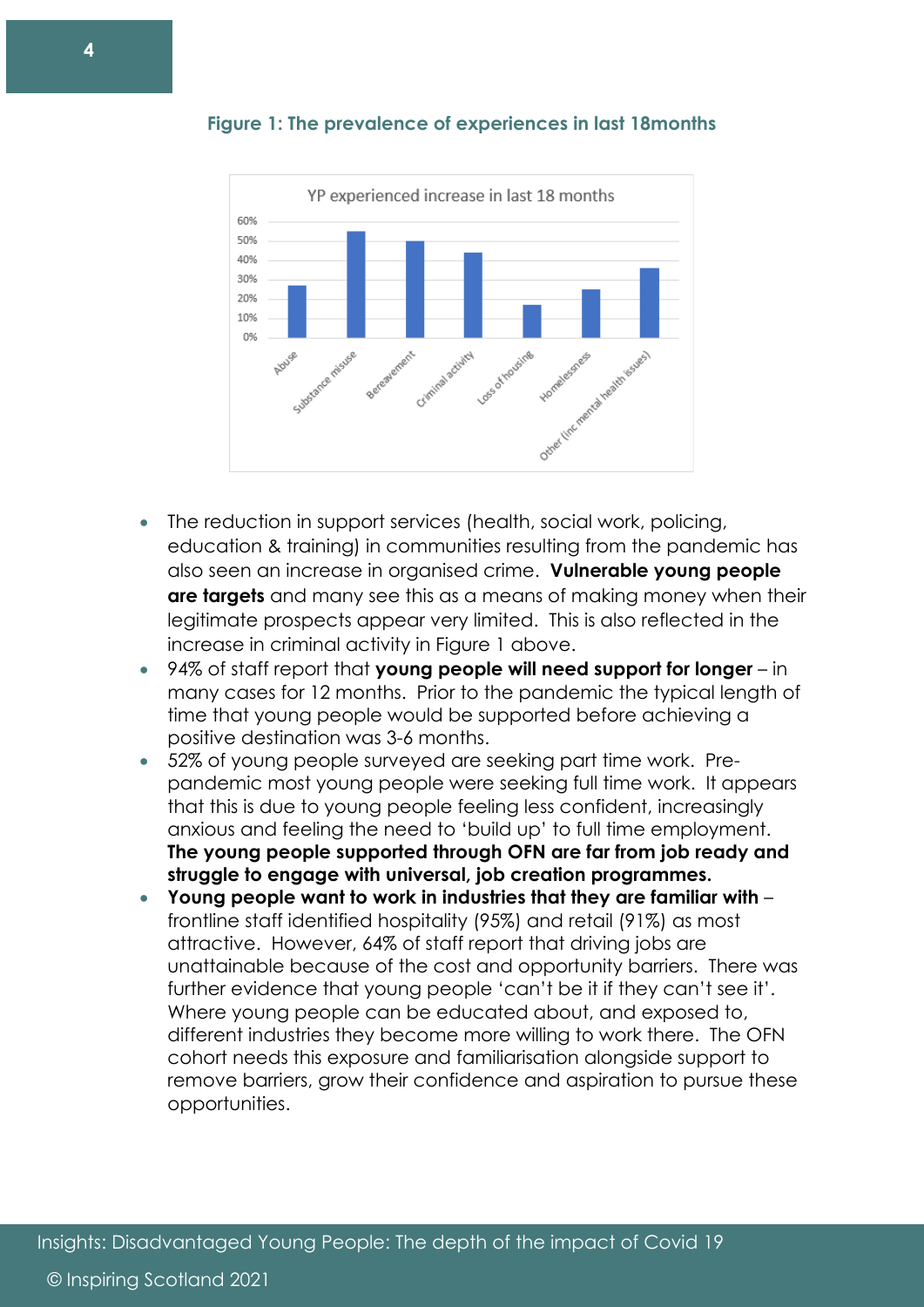#### **The Iceberg**

Young people have never been more willing to disclose sensitive information, including violence and criminality. Specialist staff conclude this is because of the trusted relationship that they have and a reflection of their desperation to access support. Staff also report that young people seem to have no fear of consequence as they embrace greater freedom. This openness provides an opportunity to intervene, but it is also clear that 'the worst is yet to come'. Staff are working with young people that are traumatised and in need of help but the full details of their experiences during the pandemic are only beginning to emerge.

**Figure 2** below illustrates the extent to which the issues that young people are facing are hidden. It is likely that the details of their experiences during the pandemic will emerge over time. We are already seeing the impact – anti social behaviour, increased anxiety, isolation, etc but details of the trauma are only beginning to be disclosed. Whilst maintaining our ambition for young people, there is a need for greater emotional and practical personal development support over a longer period before more traditional, focussed employability work can be undertaken.



#### **Figure 2: Young People – The Covid Iceberg**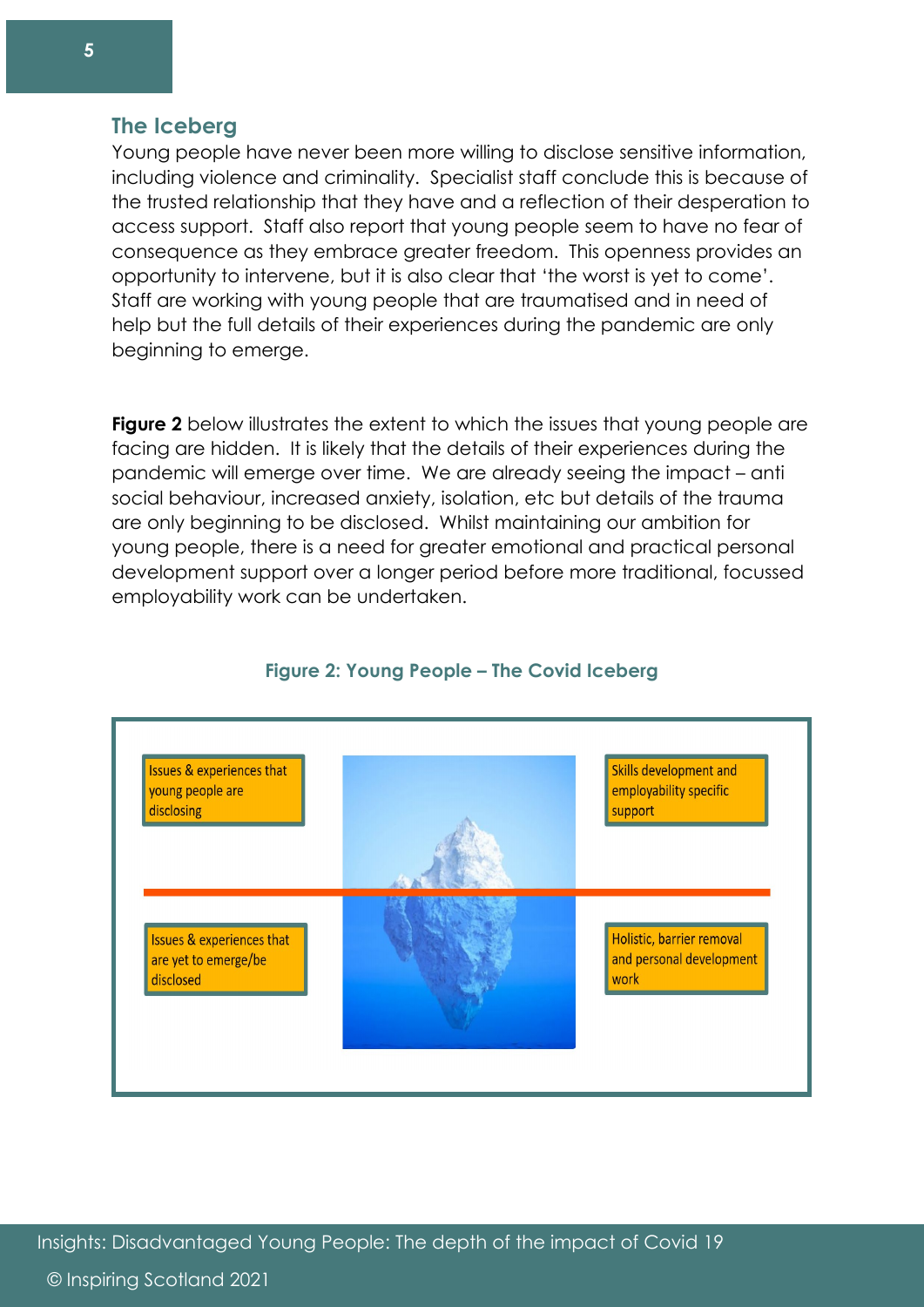## **Conclusion**

Although the crisis that we have experienced over the past 18 months is not just economic, financial data is useful in reflecting the considerable impact of the pandemic. Economic recovery to pre-pandemic levels is not expected until the end of 2023 according to the Scottish Government's Central Forecast. Overall unemployment levels are expected to reach pre-pandemic levels towards the end of Q1 2025. Young people have been worst affected by Covid-19 - 63% of those that lost their job between February 20 and February 21 are aged 16-25 years old. In Scotland, they are twice as likely to have been put on furlough, 2.5 times more likely to work in sectors that were fully shut down and are losing jobs faster than any other age group[v](#page-8-4) .

The young people supported through OFN are unlikely to have been able to secure a job without significant support even prior to the pandemic. The impact on this group of young people is more severe and recovery will take longer than the general population**.**

Given the challenges faced by these young people and the negative impact of the pandemic on their lives, we have the makings of a lost generation. By understanding the complexity of the situation and the need for very personalised, flexible support delivered by trauma informed, trusted staff we have an opportunity to reduce the impact. The scale of the issue requires all sectors to be working together. There is an urgency to increase capacity and the scale of support that is available but dealing with this form of 'Long Covid' will not be a quick fix.

Covid-19 recovery plans are primarily focussed on the economy. For the young people described in this paper, we need a much more holistic response. We have a choice. If we hear their voices and respond appropriately, we can provide hope and opportunity. If we do not, we will consign a significant group of young people to ongoing damage and poor outcomes that could limit their progress throughout their lives. We must make the choice quickly and it must be the positive choice. Aside from the moral imperative that exists, providing this support makes economic sense and we will all reap the rewards.

#### **Case Studies**

The following two case studies of James and Jody represent the lives of anonymous young people being supported by Our Future Now ventures and bring to the fore the complexity, challenge and impact of Covid-19 on their lives.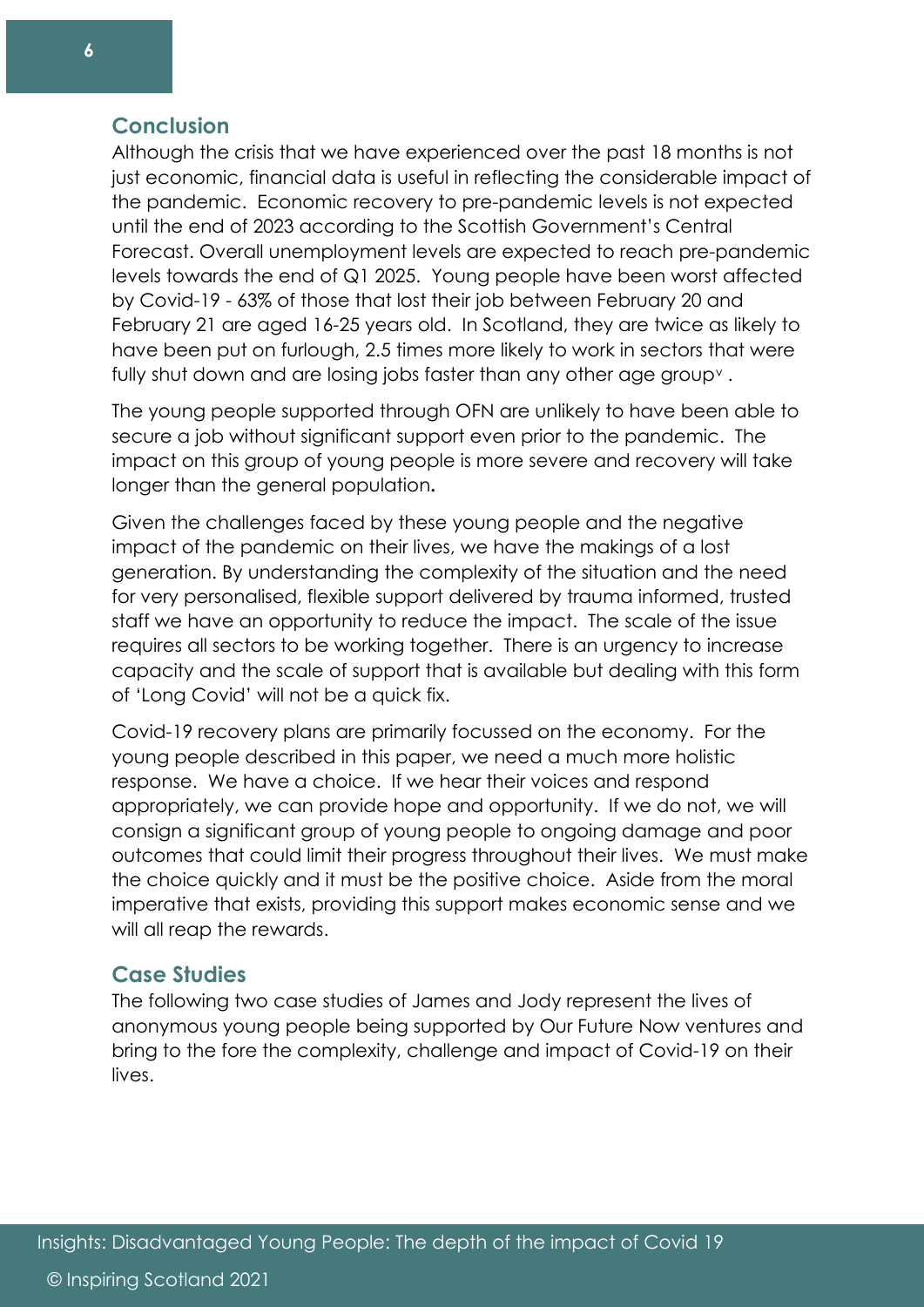**James aged 17 years old engaged with an OFN venture just prior to leaving school in May 2020. James' average attendance at school had been poor (42%) and he did not achieve many qualifications. James was demotivated and unhappy when he engaged.** 

When he was 14 years old, James' dad died because of drug misuse. His surviving parent has issues with mental health. As the eldest of 3 children, James is a carer for his Mum and his 2 younger siblings. James' family lives in poverty and there has not always been adequate food or heating at home.

Through the support provided by the OFN venture it was identified that James needed help with literacy and numeracy. This was discreetly provided on a 1:1 basis and James progressed well. James' Mum was reluctant for him to engage with any 'services' as she is fearful of authority, however the independent nature of the OFN venture enabled family support to be provided. Help with form filling and money management stabilised the family. James' mum would only engage with the trusted worker. This made life easier for James and he was supported to undertake certificated training. The trusted worker was on hand to respond to the challenges that arose for James throughout the pandemic. This included James becoming very isolated from friends, shortages of food and toiletries and his mum being admitted to hospital for a period.

James was provided with a tablet and a data package that enabled him to maintain contact with the OFN venture throughout periods of lockdown. His trusted worker would also drop by and check on James and his family from the garden. James' mum's mental health has deteriorated significantly over the past 18 months, and it has been difficult for James to make progress in his own life as a result. He has however improved his literacy and numeracy and gained qualifications which has improved his self-esteem.

The OFN venture arranged for James to undertake a work placement with a landscaping company. This proved challenging for James but with support, he progressed and completed the placement. He has been invited back to work on an extended placement with certificated training. The small, local employer has also been adversely affected by the pandemic and is not able to offer James a job at this stage. The OFN venture is supporting both James and the employer to look at Kickstart.

Unfortunately, James' grandmother – the only relative that he had contact with out with his immediate family died suddenly. This has devastated James' family. The OFN venture is working to support James, his mum and his siblings and keep James focussed on his future.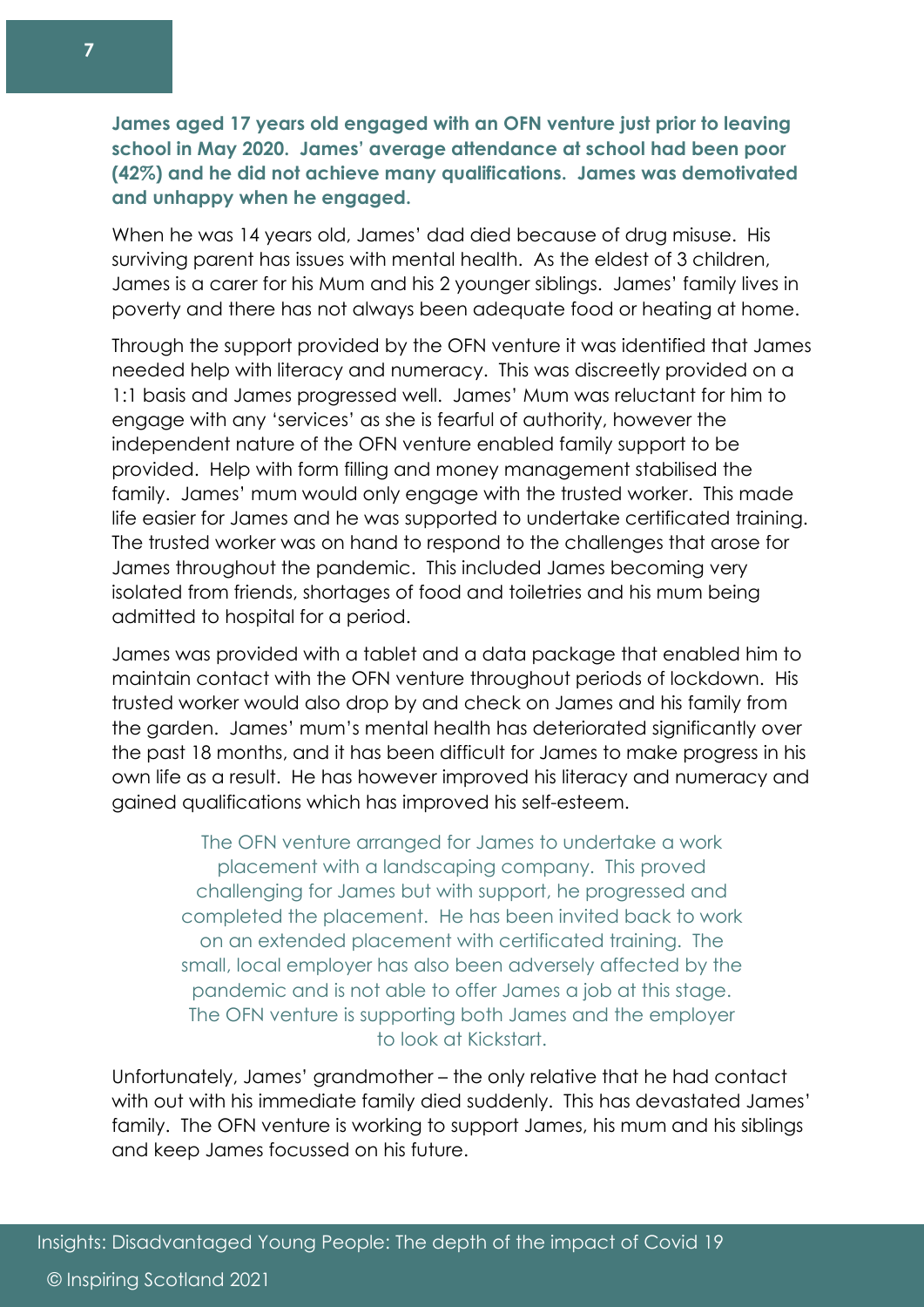**Jody moved around a lot when she was young and now lives with her grandmother. She has a difficult relationship with her Mum. Jody witnessed the violent death of her uncle and has mental health issues as a result. She has sporadic contact with her Mum who has addiction issues.**

Jody was in S3 when Covid-19 hit in March 2020. Prior to the pandemic, she struggled at school academically and could be disruptive. The school was keen to support Jody, but her attendance was poor, and she did not feel comfortable in the school environment. She did not have a good relationship with her teachers and was mistrusting of their genuine offers of help.

When the first lockdown was imposed, Jody did not take part in any on-line learning. She had no access to technology and her grandmother who has poor health did not have the skills to navigate this new form of schooling. Jody's attendance at school in S4 worsened. Jody has lost out on the majority of S3 and S4 and effectively finished her education aged 14 years old. She suffered anxiety and began to self-harm. She was referred to CAMHS but is unlikely to be seen for some time. Jody has kept in touch with friends and since the lifting of restrictions has been drinking alcohol to manage her mental health issues which has resulted in unsafe, risk-taking behaviour.

> *An OFN venture engaged Jody through their detached street work programme. It took a long time to build trust with Jody – meeting her on the street with her friends. Her engagement was erratic. When some of her friends returned to school in August this year, Jody felt concerned about her lack of opportunities and lack of education/skills. This manifested in more risk-taking behaviour and low-level crime.*

With consistent and continued contact with Jody, the OFN venture asked her to help make food hampers for older people in the community. Jody did well and enjoyed this activity alongside her trusted worker and her gran was proud of her. Jody was then supported to investigate jobs in social care with the elderly. The OFN venture had links with a local employer and Jody embarked on a job placement from which she secured a part time job. She is now receiving support to gain qualifications that will enable her to progress within social care. Her trusted worker is in contact with the employer and with Jodie and helps resolve any difficulties.

Support will continue as Jody keeps developing her resilience, confidence, and self-esteem.